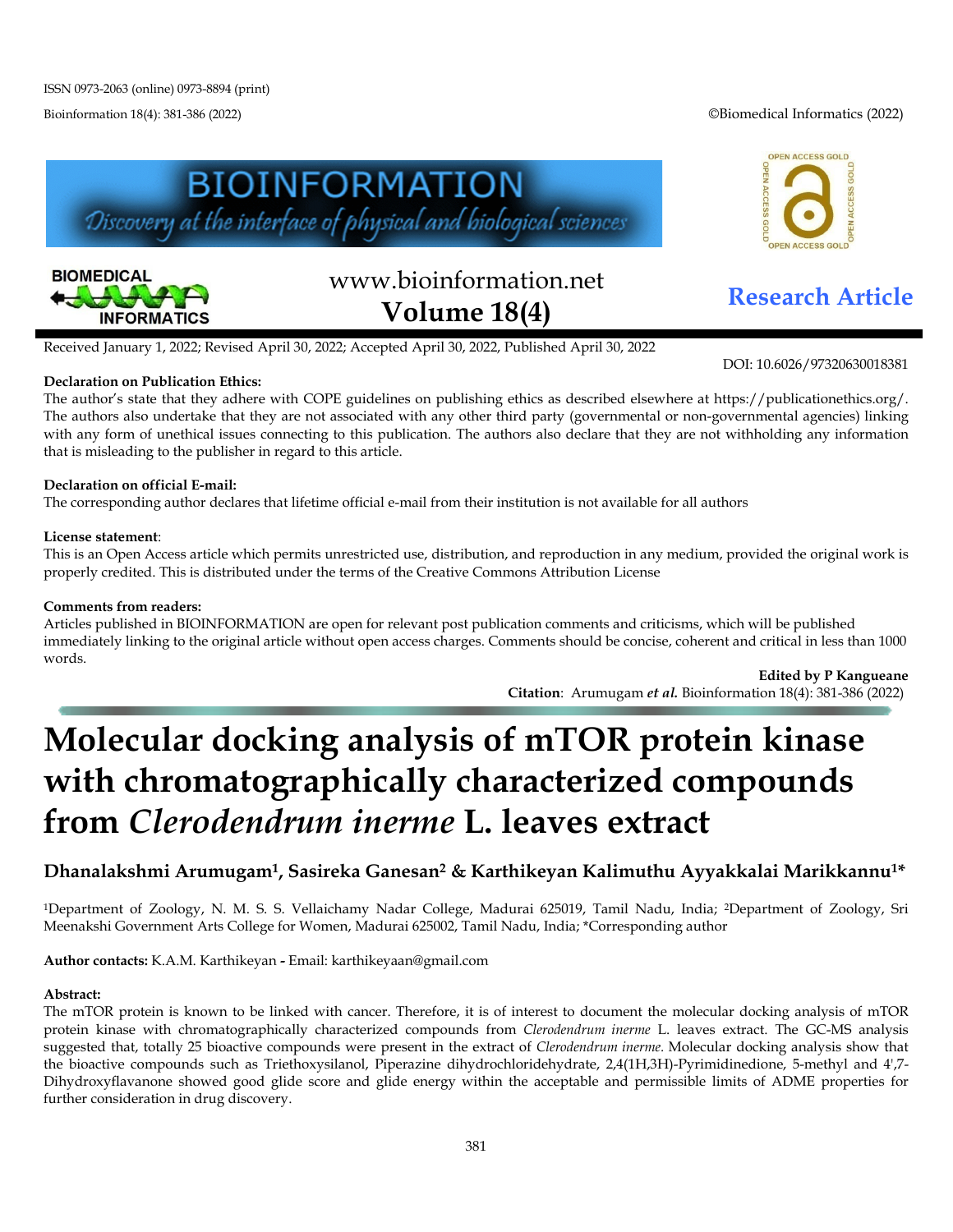**Keywords:** Molecular docking, chromatographic analysis, mTOR protein kinase, *Clerodendrum inerme* L.

#### **Background:**

The mammalian target of rapamycin (mTOR), a member of the phosphatidylinositol 3-kinase (PI3K)-related kinase family, functions as a cardinal regulator of cell growth, proliferation, metabolism, and survival via mTORC1 and mTORC2 [**1**]. The biological function of mTORC1 is mainly regulated by inducing the phosphorylation of both eukaryotic translation initiation factor 4Ebinding protein 1 (4EBP1) and ribosomal S6 kinase 1 (S6K1) [**2**], while mTORC2 mainly phosphorylates serine/threonine protein kinase AKT at the serine residue S473 [**3**]. mTOR is a key node in PI3K/Akt/mTOR pathway and unusual mTOR signaling can promote the development and progression of various cancers [**4,5**]. Thus, developing clinical drugs based on mTOR kinase inhibition is of great interest.

Rapamycin and its analogs are well-known mTOR allosteric site inhibitors that bind to the intracellular immunophilin FK506 binding protein 12 (FKBP12). The resulting complex binds to the FKB domain of mTOR and differentially suppresses mTORC1 mediated phosphorylation of the S6K1 and 4EBP1 substrates [**6**]. Currently, the rapamycin derivatives (termed rapalogs) temsirolimus (CCI- 779) and everolimus (RAD-001) are approved by the FDA for the treatment of renal cell carcinoma [**7**]. However, rapalogs exhibit therapeutic effects in a relatively limited number of tumor models, which is partly attributed to the fact that rapalogs block only the C1 isoform and are resistant to mTORC2. Moreover, rapalogs can activate PI3K signaling through a negative feedback loop [**8**], which might significantly reduce mTORC1 anti-cancer activity [**9**]. Evidence suggests that mTORC2 also participates in tumor growth and survival [**10**]. To find a broad and robust anticancer treatment, ATP-competitive mTOR kinase inhibitors targeting both mTORC1 and mTORC2 have to be developed. In addition, ATP-competitive mTOR inhibitors can prevent the activation of the negative feedback loop [**11**], resulting in therapeutic advantages over rapalogs [**12**]. Some highly potent and selective ATP-competitive mTOR inhibitors has been discovered and are rapidly moving into clinical trials, e.g., AZD8055, AZD2014, OSI-027, and INK- 128 [**13**]. Although these inhibitors have been widely used as a biological tool to interrogate the mTOR signaling pathway, none of the ATP-competitive mTOR inhibitors has entered into phase III clinical trials. Hence, the need to discover novel mTOR kinase inhibitors that can be developed into therapeutic candidates for cancer treatment continues to grow [**14**].

Natural products are structurally diverse and have more potential druggable pharmacophores than synthetic compounds [**15**]. Moreover, they are the source of most of the active ingredients in medicines. *Clerodendrum inerme* L. (*C. inerme*) is a medicinal plant which belongs to the family of Verbenaceae. Its native to South and South-east Asia, Australia, and Pacific islands and widely spread in tropical and subtropical region of the world [**16**]. The crude extract of this plant is used in the treatment of scrofulous and venereal infections, and also as an antidote for poisoning from fish, crabs, and toadstools [**17**]. Phytochemical studies of this plant lead to the

isolation of sterols, flavones, clerodane diterpenes, neolignans, iridoid glycosides and triterpenes. The fresh leaf juice is used externally for skin diseases. Furthermore, the roots are boiled in oil and used in rheumatic affections. It also possesses antimicrobial, anti-coagulants, uterine stimulant, hypertensive, and laxative activities [**18**]. Therefore, it is of interest to document the molecular docking analysis of mTOR protein kinase with chromatographically characterized compounds from *Clerodendrum inerme* L. leaves extract.

#### **Materials and Methods:**

#### **Collection of plant material:**

The plant material *C. inerme* was collected in the area of Coimbatore district of Tamil Nadu, India, and authenticated by Dr. P. Satyanarayana, Botanical Survey of India, Coimbatore, Tamil Nadu, India. The Voucher number is BSI/SRC/5/23/2011-12/Tech. 1538 [**19**]. Collected fresh plant material was cleaned, air dried and powdered.

#### **Extract preparation:**

100 g of the whole plant powder was extracted with 500 ml of ethanol for 72 hours using exhaustive extraction procedure. The collected and concentrated extract was stored at 4∘C for further studies.

#### **GC-MS analysis:**

GC-MS analysis of ethanolic extract of *C. inerme* was done by Agilent technologies 7890 A. Briefly, the Helium was used as carrier gas at low down of 1.0 ml/min. The injector was functioned at 250 °C and oven heat was maintained as follows: 60°C for 15 min, then slowly amplified to 280°C at 3 min. MS were taken at 70 eV; a scan distance of 0.5 seconds and fragments starts from 50 to 650 Da. Total GC operation period was 25 min. The comparative percentage amount of every module was calculated by evaluating its average peak area to the total areas, software adopted to handle mass spectra and chromatograms was a Turbo mass. The percentage composition of plant extract was calculated. Interpretation of GC-MS was done by the NIST database and Willey libraries in addition to comparison of their retention indices.

#### **Protein structure prediction:**

Three dimensional structure of mTOR protein was retrieved through Protein Data Bank and its PDB ID: 4JT5. The protein preparation wizard (standard methods) was used to prepare the protein structure, which is accessible in grid-based ligand docking with energetics (Protein Preparation Wizard, Schrödinger, 2016). Protein was optimized and minimized by using RMSD 0.30 Å and OPLS (2005) force field.

#### **Active site prediction:**

mTOR binding site was recognized by SiteMap module (SiteMap 5.5, Schrodinger, 2016). SiteMap computation starts with an early search step that characterizes through the grid points one or more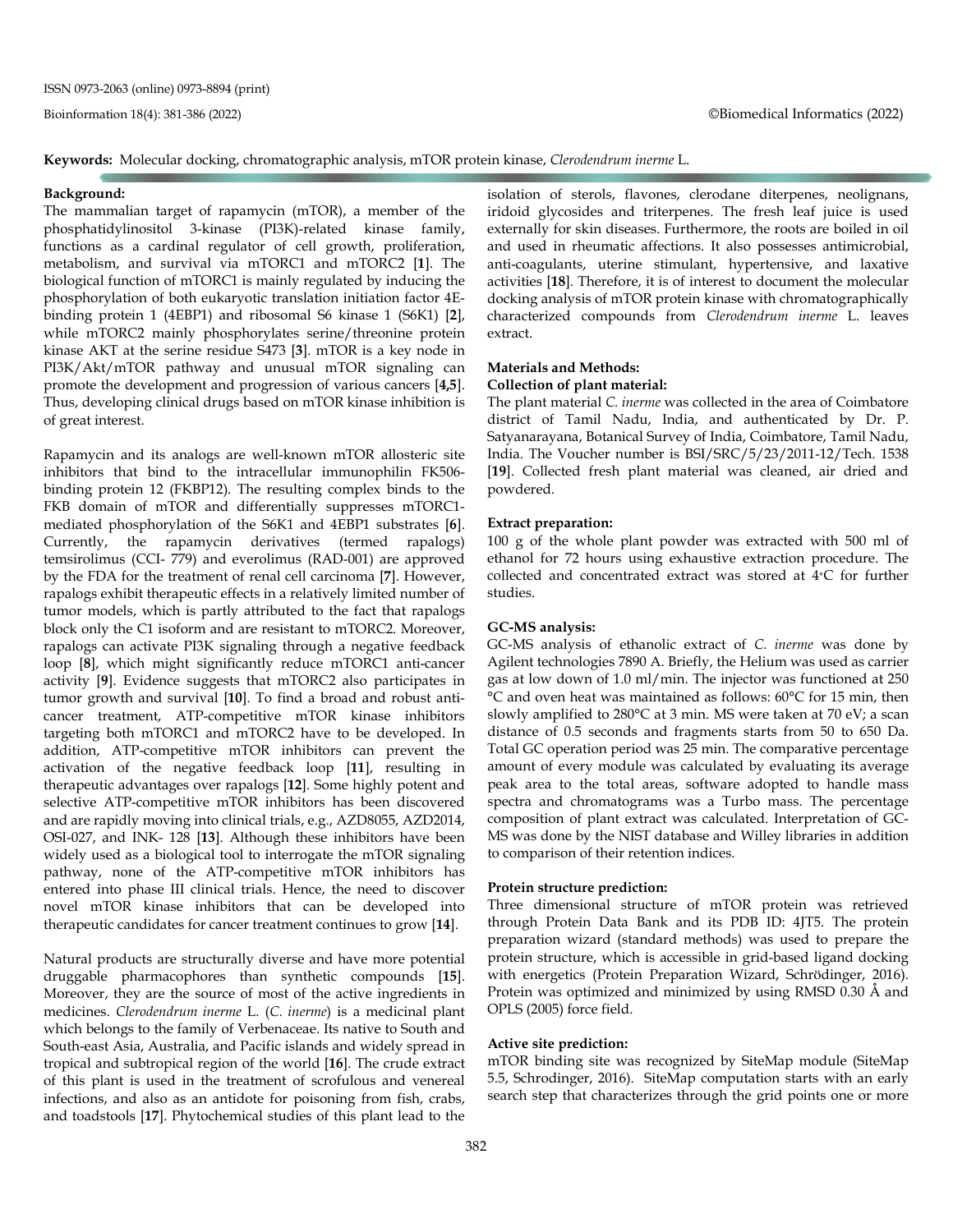

#### regions on the protein surface that could be appropriate for binding ligands to the protein.

**Figure 1:** GC-MS peak level in the chromatogram graph of ethanolic extract of *C. inerme*

| <b>Table 1:</b> GC-MS analysis report from ethanolic extract of C. inerme |  |  |  |  |
|---------------------------------------------------------------------------|--|--|--|--|
|---------------------------------------------------------------------------|--|--|--|--|

| S. No                   | RT    | <b>There is <math>\sigma</math></b> the and foll report from emanding extract of $\sigma$ <i>merme</i><br>Compounds | Molecular formula  | Molecular Weight | Peak Area (%) |
|-------------------------|-------|---------------------------------------------------------------------------------------------------------------------|--------------------|------------------|---------------|
| $\mathbf{1}$            | 3.96  | Styrene                                                                                                             | CsH <sub>8</sub>   | 104              | 2.32          |
| $\overline{2}$          | 4.90  | Triethoxysilanol                                                                                                    | $C_6H_{16}O_4Si$   | 180              | 2.31          |
| 3                       | 6.57  | Piperazine dihydrochloridehydrate                                                                                   | $C_4H_{12}Cl_2N_2$ | 158              | 1.26          |
| $\overline{\mathbf{4}}$ | 7.22  | 1-Tridecene (CAS)                                                                                                   | $C_{13}H_{26}$     | 182              | 1.26          |
| 5 <sup>5</sup>          | 7.65  | 2,4(1H,3H)-Pyrimidinedione                                                                                          | $C_5H_6N_2O_2$     | 126              | 1.11          |
| 6                       | 8.34  | Cyclohexane, hexyl-                                                                                                 | $C_{12}H_{24}$     | 168              | 1.24          |
| $\overline{7}$          | 8.93  | acrylic acid octyl ester                                                                                            | $C_{11}H_{20}O_2$  | 184              | 2.98          |
| 8                       | 10.17 | Benzofuran, 2,3-dihydro- (CAS)                                                                                      | $C_8H_8O$          | 120              | 0.87          |
| 9                       | 10.62 | 7-Hexadecene, (Z)- (CAS)                                                                                            | $C_{16}H_{32}$     | 224              | 3.12          |
| 10                      | 11.44 | 2-Furancarboxaldehyde, 5-(hydroxymethyl)- (CAS)                                                                     | $C_6H_6O_3$        | 126              | 4.13          |
| 11                      | 12.07 | (2S)-N-(Hex-5-en-2-yl)carbamic acid tert-butyl ester                                                                | $C_{11}H_{21}NO_2$ | 199              | 2.16          |
| 12                      | 13.80 | 1-Heptadecene (CAS)                                                                                                 | $C_{17}H_{34}$     | 238              | 4.79          |
| 13                      | 16.06 | 1-Pentanol, 2-methyl- (CAS)                                                                                         | $C_6H_{14}O$       | 102              | 4.10          |
| 14                      | 17.24 | (cis)-2-nonadecene                                                                                                  | $C_{19}H_{38}$     | 266              | 6.82          |
| 15                      | 18.73 | 3-O-Pivaloyl-5,6-O-thiocarbonyl-1,2-O-isopropylidene-a,D-glucof Uranose                                             | $C_{15}H_{22}O_7S$ | 346              | 0.85          |
| 16                      | 19.65 | 1-(3-Nitrophenyl) 2-nitropropan-1-ol                                                                                | $C_9H_{10}N_2O_5$  | 226              | 2.21          |
| 17                      | 20.38 | (R)-10-Methyltridecene                                                                                              | $C_{14}H_{28}$     | 196              | 23.81         |
| 18                      | 21.24 | 4-((1E)-3-Hydroxy-1-propenyl)-2-methoxyphenol                                                                       | $C_{10}H_{12}O_3$  | 180              | 16.59         |
| 19                      | 21.91 | 4',7-Dihydroxyflavanone                                                                                             | $C_{15}H_{12}O_4$  | 256              | 6.43          |
| 20                      | 24.55 | 1-Nonadecene                                                                                                        | $C_{19}H_{38}$     | 266              | 1.81          |
| 21                      | 25.76 | 7,10-Hexadecadienoic acid, methyl ester (CAS)                                                                       | $C_{17}H_{30}O_2$  | 266              | 4.03          |
| 22                      | 26.19 | 11,14,17-Eicosatrienoic acid, methyl ester (CAS)                                                                    | $C_{21}H_{36}O_2$  | 320              | 1.83          |
| 23                      | 28.17 | 10-Methyl-1-hexadecanol                                                                                             | $C_{17}H_{36}O$    | 256              | 1.02          |
| 24                      | 28.56 | 2-[(p-Methoxyphenyl)hydroxymethyl]-tropone                                                                          | $C_{15}H_{14}O_3$  | 242              | 2.11          |
| 25                      | 29.24 | 9,10-Anthracenedione, 2-methyl-                                                                                     | $C_{15}H_{10}O_2$  | 222              | 0.84          |

**Table 2:** The molecular docking studies between mTOR protein and the natural compounds

| S. No          | Compounds                         |               | mTOR           |  |
|----------------|-----------------------------------|---------------|----------------|--|
|                |                                   | <b>GScore</b> | <b>GEnergy</b> |  |
|                | Styrene                           | $-2.435$      | $-19.232$      |  |
| $\overline{2}$ | Triethoxysilanol                  | $-7.045$      | $-40.237$      |  |
| 3              | Piperazine dihydrochloridehydrate | $-7.984$      | $-38.876$      |  |
| $\overline{4}$ | 1-Tridecene (CAS)                 | $-4.876$      | $-26.875$      |  |
| 5              | 2,4(1H,3H)-Pyrimidinedione        | $-8.087$      | $-42.936$      |  |
| 6              | Cyclohexane, hexyl-               | $-1.213$      | $-31.063$      |  |
|                | acrylic acid octyl ester          | $-3.740$      | $-35.707$      |  |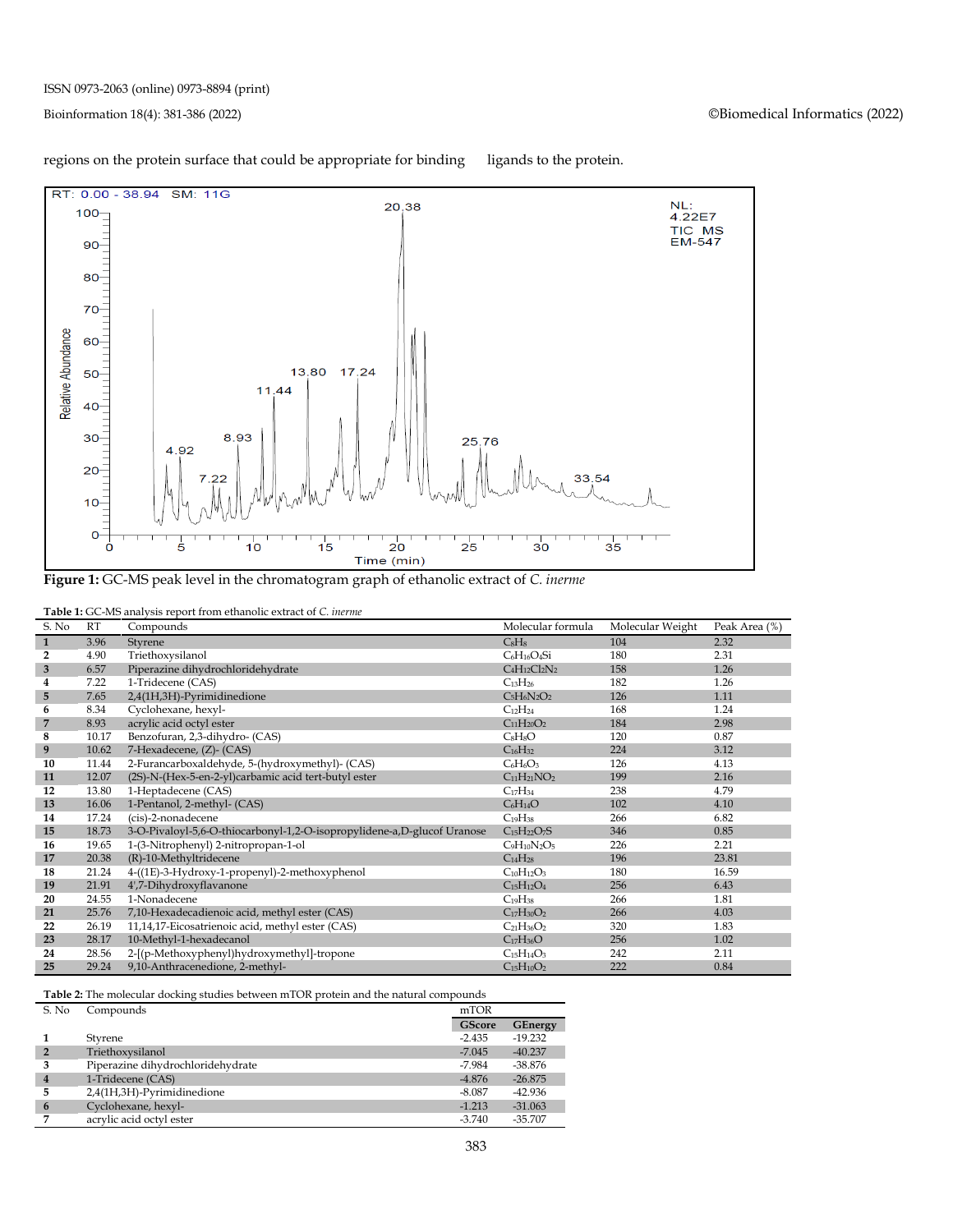#### ISSN 0973-2063 (online) 0973-8894 (print)

#### Bioinformation 18(4): 381-386 (2022) ©Biomedical Informatics (2022)

| 8  | Benzofuran, 2,3-dihydro- (CAS)                                          | $-1.769$ | $-32.005$ |
|----|-------------------------------------------------------------------------|----------|-----------|
| 9  | 7-Hexadecene, (Z)- (CAS)                                                | $-1.410$ | $-26.014$ |
| 10 | 2-Furancarboxaldehyde, 5-(hydroxymethyl)- (CAS)                         | $-1.611$ | $-31.521$ |
| 11 | (2S)-N-(Hex-5-en-2-yl)carbamic acid tert-butyl ester                    | $-4.813$ | $-40.634$ |
| 12 | 1-Heptadecene (CAS)                                                     | $-3.173$ | $-38.192$ |
| 13 | 1-Pentanol, 2-methyl- (CAS)                                             | $-3.226$ | $-35.414$ |
| 14 | (cis)-2-nonadecene                                                      | $-4.754$ | $-40.260$ |
| 15 | 3-O-Pivaloyl-5,6-O-thiocarbonyl-1,2-O-isopropylidene-a,D-glucof uranose | $-1.998$ | $-34.948$ |
| 16 | 1-(3-Nitrophenyl) 2-nitropropan-1-ol                                    | $-0.835$ | $-33.805$ |
| 17 | (R)-10-Methyltridecene                                                  | $-1.987$ | $-12.348$ |
| 18 | 4-((1E)-3-Hydroxy-1-propenyl)-2-methoxyphenol                           | $-3.589$ | $-18.945$ |
| 19 | 4',7-Dihydroxyflavanone                                                 | $-6.908$ | $-39.874$ |
| 20 | 1-Nonadecene                                                            | $-5.163$ | $-20.777$ |
| 21 | 7,10-Hexadecadienoic acid, methyl ester (CAS)                           | $-4.601$ | $-39.473$ |
| 22 | 11,14,17-Eicosatrienoic acid, methyl ester (CAS)                        | $-0.361$ | $-29.927$ |
| 23 | 10-Methyl-1-hexadecanol                                                 | $-5.062$ | $-16.249$ |
| 24 | 2-[(p-Methoxyphenyl)hydroxymethyl]-tropone                              | $-4.659$ | $-39.938$ |
| 25 | 9,10-Anthracenedione, 2-methyl-                                         | $-3.658$ | $-29.954$ |
| 26 | Cyclophosphamide                                                        | $-6.532$ | $-35.769$ |

#### **Table 3:** ADME properties prediction of screened natural compounds

| S. No | Ligands                           | Molecular Weight (g/mol) | H-Bond donor H-Bond acceptor | $LogP$ O/W |
|-------|-----------------------------------|--------------------------|------------------------------|------------|
|       | Triethoxysilanol                  | 180                      |                              |            |
|       | Piperazine dihydrochloridehydrate | 177                      |                              |            |
|       | 2,4(1H,3H)-Pyrimidinedione        | 126                      |                              |            |
|       | 4',7-Dihydroxyflavanone           | 256                      |                              |            |
|       | Cyclophosphamide FDA drug         |                          |                              |            |



**Figure 2:** Docking analysis of mTOR with screened compounds such as **A)** Triethoxysilanol, **B)** Piperazine dihydrochloridehydrate, **C)** 2,4(1H,3H)-Pyrimidinedione, **D)** 4',7-Dihydroxyflavanone and **E)** Cyclophosphamide.

#### **Ligand preparation:**

Identified natural compounds from the GC-MS analysis were prepared using the LigPrep 2.4 (LigPrep 2.4, Schrodinger, 2016) for

the molecular docking simulations. The OPLS 2005 force field was used to optimize the ligands structure.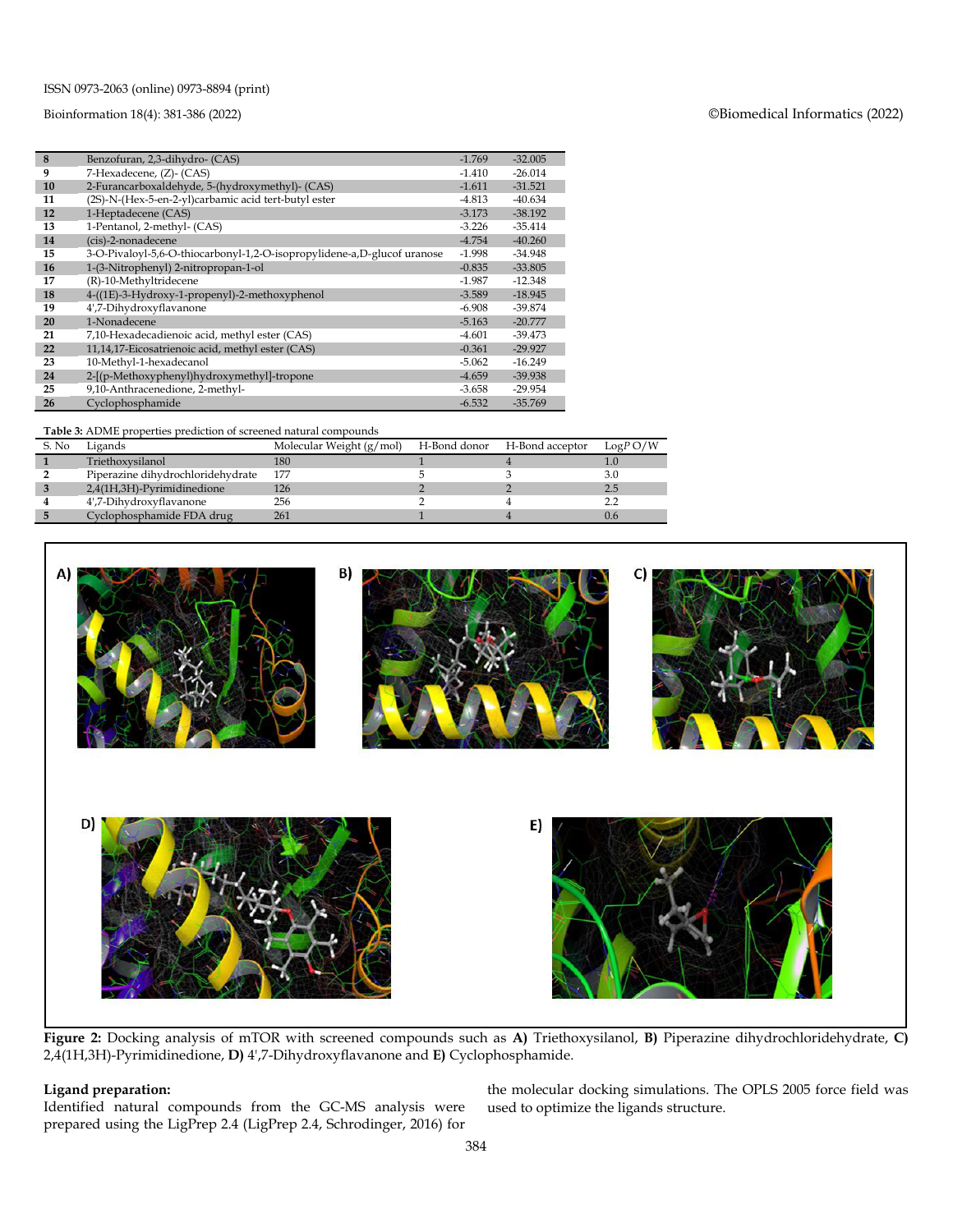#### **ADME properties prediction:**

ADME properties of mTOR inhibitors were analyzed by QikProp 2.3 module. QikProp helps to analyze the pharmacokinetics and pharmaco-dynamics properties of the ligands.

#### **Docking simulations:**

The molecular docking simulations were carried out using Glide module (Glide 5.6, Schrodinger, 2016) by standard precision (SP) method. All the ligands were docked in to binding pocket of mTOR using. The OPLS\_2005 force field was used for docking protocol. The lowest energy docked complexes were found in the majority of similar docking conformations.

#### **Results and Discussion:**

Medicinal plants are rich source of bioactive compounds and they posses many biological activities against human diseases and disorders [**20**]. Characterization of phytochemicals by chromatography and spectroscopic methods could deliver the efficient information of herbal medicines [**21**]. GC-MS is a combined analytical method to recognize the numerous phytochemicals present in the plant extract [**22**]. The GC-MS analysis characterized 25 natural compounds from *C. inerme* extract (Table 1.) namely; Styrene (2.32%), Triethoxysilanol (2.31%), Piperazine dihydrochloridehydrate (1.26%), 1-Tridecene (CAS) (1.26%), 2,4(1H,3H)-Pyrimidinedione, 5-methyl- (CAS) (1.11%), Cyclohexane, hexyl- (1.24%), acrylic acid octyl ester (2.98%), Benzofuran, 2,3-dihydro- (CAS) (0.87%), 7-Hexadecene, (Z)- (CAS) (3.12%), 2-Furancarboxaldehyde, 5-(hydroxymethyl)- (CAS) (4.13%), (2S)-N-(Hex-5-en-2-yl)carbamic acid tert-butyl ester (2.16%), 1-Heptadecene (CAS) (4.79%), 1-Pentanol, 2-methyl- (CAS) (4.10%), (cis)-2-nonadecene (6.82%), 3-O-Pivaloyl-5,6-Othiocarbonyl-1,2-O-isopropylidene-à,D-glucofuranose (0.85%), (2.21%), 1-(3-Nitrophenyl) 2-nitropropan-1-ol (2.21%), (R)-10- Methyltridecene (23.81%), 4-((1E)-3-Hydroxy-1-propenyl)-2 methoxyphenol (16.59%), 4',7-Dihydroxyflavanone (6.43%), 1- Nonadecene (1.81%), 7,10-Hexadecadienoic acid, methyl ester (CAS) (4.03%), 11,14,17-Eicosatrienoic acid, methyl ester (CAS) (1.83%), 10-Methyl-1-hexadecanol (1.02%), 2-[(p-Methoxyphenyl)hydroxymethyl]-tropone (2.11%), 9,10- Anthracenedione, 2-methyl- (0.84%). Molecular docking simulation is the significant method to analyze the binding mechanism of protein ligand complexes [**23**]. The docking results of selected natural compounds were complexes with mTOR protein showed in table 2. Among that, Triethoxysilanol, Piperazine dihydrochloridehydrate, 2,4(1H,3H)-Pyrimidinedione, 5-methyl and 4',7-Dihydroxyflavanone showed better Glide score of -7.045, - 7.984, -8.087, -6.908 respectively and the glide energy was -40.237, - 38.876, -42.936 and -39.874 kcal/mol respectively (Figure 2 to 6).

ADME properties of screened compounds do not predict any adverse effect that could be implicated in the failure of drugs. Consequently, there is increasing awareness in the early prediction of ADME properties reaching success rate of compounds development with the objectives. The results, Triethoxysilanol, Piperazine dihydrochloridehydrate, 2,4(1H,3H)-Pyrimidinedione, 5-methyl and 4',7-Dihydroxyflavanone (shown in table 3) were under acceptable range.

#### **Conclusion:**

Molecular docking analysis show that the bioactive compounds such as Triethoxysilanol, Piperazine dihydrochloridehydrate, 2,4(1H,3H)-Pyrimidinedione, 5-methyl and 4',7-Dihydroxyflavanone showed good glide score and glide energy within the acceptable and permissible limits of ADME properties for further consideration in drug discovery.

#### **References:**

- **[1]** Laplante M & Sabatini DM, *Cell.* 2012 **149**: 274 [PMID: 22500797].
- **[2]** Showkat M *et al. Mol Biol Int.* 2014 **2014:** 686984 [PMID: 25505994].
- **[3]** Vadlakonda L *et al. Front Oncol.* 2013; **3**: 165 [PMID: 23802099].
- **[4]** Gao Y *et al. Stem Cell Investig.* 2016 **3**: 31 [PMID: 27583254].
- **[5]** Cidado J & Park BH. *J Mammary Gland Biol Neoplasia.* 2012 **17**: 205 [PMID: 22865098].
- **[6]** Chen L *et al. Mol Divers.* 2014 **18**: 841 [PMID: 25156384].
- **[7]** Yin Zheng Y & Jiang Y. *Mol Cell Pharmacol.* 2015 **7**:15 [PMID: 27134695].
- **[8]** Chandarlapaty S. *Cancer Discov.* 2012 **2**: 311 [PMID: 22576208].
- **[9]** Seraina Faes S *et al. Oxid Med Cell Longev.* 2017 **2017**:1726078 [PMID: 28280521].
- **[10]** Kim LC *et al. Oncogene.* 2017 **36**: 2191 [PMID: 27748764].
- **[11]** Markman *et al. Oncotarget.* 2010 **1**: 530 [PMID: 21317449].
- **[12]** Badura S *et al. PLoS One.* 2013 **8**: e80070 [PMID: 24244612].
- **[13]** Malley CO *et al. BBA Clin.* 2015 **5**: 29 [PMID: 27051587].
- **[14]** Fouqué A *et al. Recent Pat Anticancer Drug Discov.* 2016 **11**: 283 [PMID: 27194555].
- **[15]** Perumal PC *et al. Asian Pac J Trop Dis.* 2012 **2**: S952.
- **[16]** Wang P *et al. Fitoterapia* 2012 83: 1494 [PMID: 22960229].
- **[17]** Kanchanapoom T *et al. Phytochemistry* 2001 58: 333.
- **[18]** Ibrahim SRM *et al. Bull Fac Pharm Cairo Univ.* 2014 52: 165.
- **[19]** Poornima K *et al. Biomed Res Int.* 2014 **2014**: 240243 [PMID: 25136566].
- **[20]** Perumal PC *et al. J App Pharm Sci*. 2014 **4**: 6.
- **[21]** Perumal PC *et al. Int J Curr Pharm Rev Res.* 2015 **6**: 164.
- **[22]** Sowmya S *et al. Anal Chem Let.* 2016 **5**: 291.
- **[23]** Perumal PC *et al. Pharmacog Res.* 2015 **7**: 121 [PMID: 25598646].